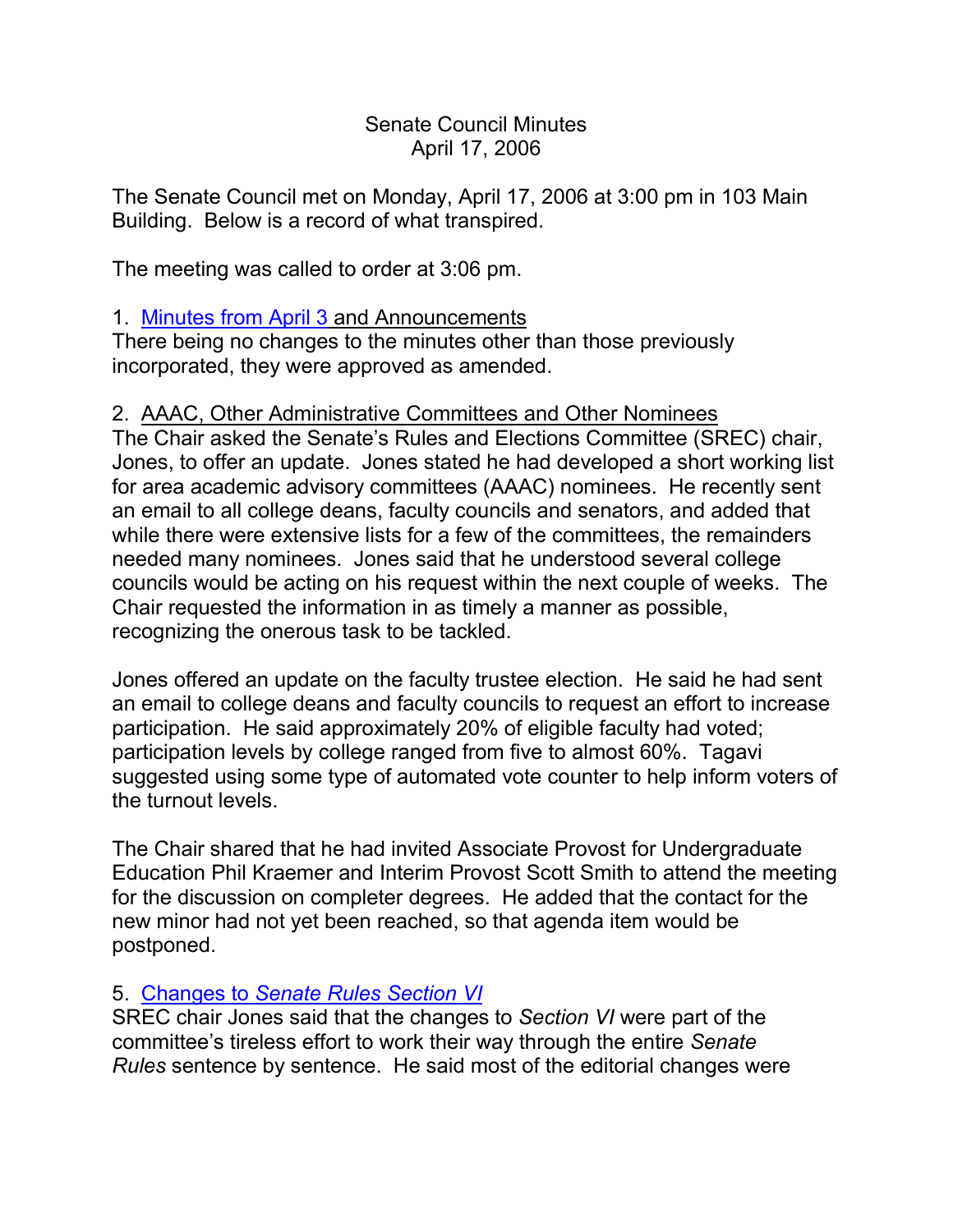done to accommodate the changes to the *Governing Regulations* in June 2005. He offered a summary of the changes:

- previously ambiguous language regarding syllabi had been made stronger;
- references to the LCC Ombud were removed from *Section 6.2.0;*
- editorial changes were made to page VI-14 to mimic changes made by the Board of Trustees (BoT) regarding the University Appeals Board; and
- replacing the first paragraph of *Section 6.6.0* regarding honor codes.

He said the section regarding academic offenses was not addressed. The Chair asked for questions. Grossman said changes to *Section 6.3* were made at the December Senate meeting to add language stating that a failure to benefit from an alleged act of cheating did not mean the act was not cheating. Jones indicated those changes would be incorporated.

Liaison Greissman asked about references to LCC in the section regarding academic offenses. Grossman said that the language regarding LCC was removed when the Senate approved the revisions to the academic offenses section in December. Dembo asked about when the new academic offenses policy text would be available. Grossman said it was currently on the web. It was confirmed that the SREC did the front and book end of *Section VI*, but that the middle area addressing academic offenses was not touched.

Dembo asked if the end of the first paragraph of *Section 6.1.1* regarding syllabi still protected a student from having to make any financial expenditure for a hard copy of the syllabus. He said that the spirit of the rule was to ensure a student would not have to pay for a syllabus. Jones opined that the rule did capture that intent.

After further wordsmithing among Senate Council (SC) members, a part of the section was revised to read as follows:

All students must be informed in writing of the course content and other matters listed in this rule at no cost to the student. Syllabi may be posted electronically, but if a student requests a hard copy, it must be provided free of charge.

Tagavi suggested that faculty be required to keep the syllabus posted on the web for an entire term. Grabau said there was some dissonance in language regarding when syllabi should be provided to students; the section referred both to "the first or second class meeting" and "the first class day." Grabau noted there could be differences in practice if both terms were used, due to varying class meeting schedules.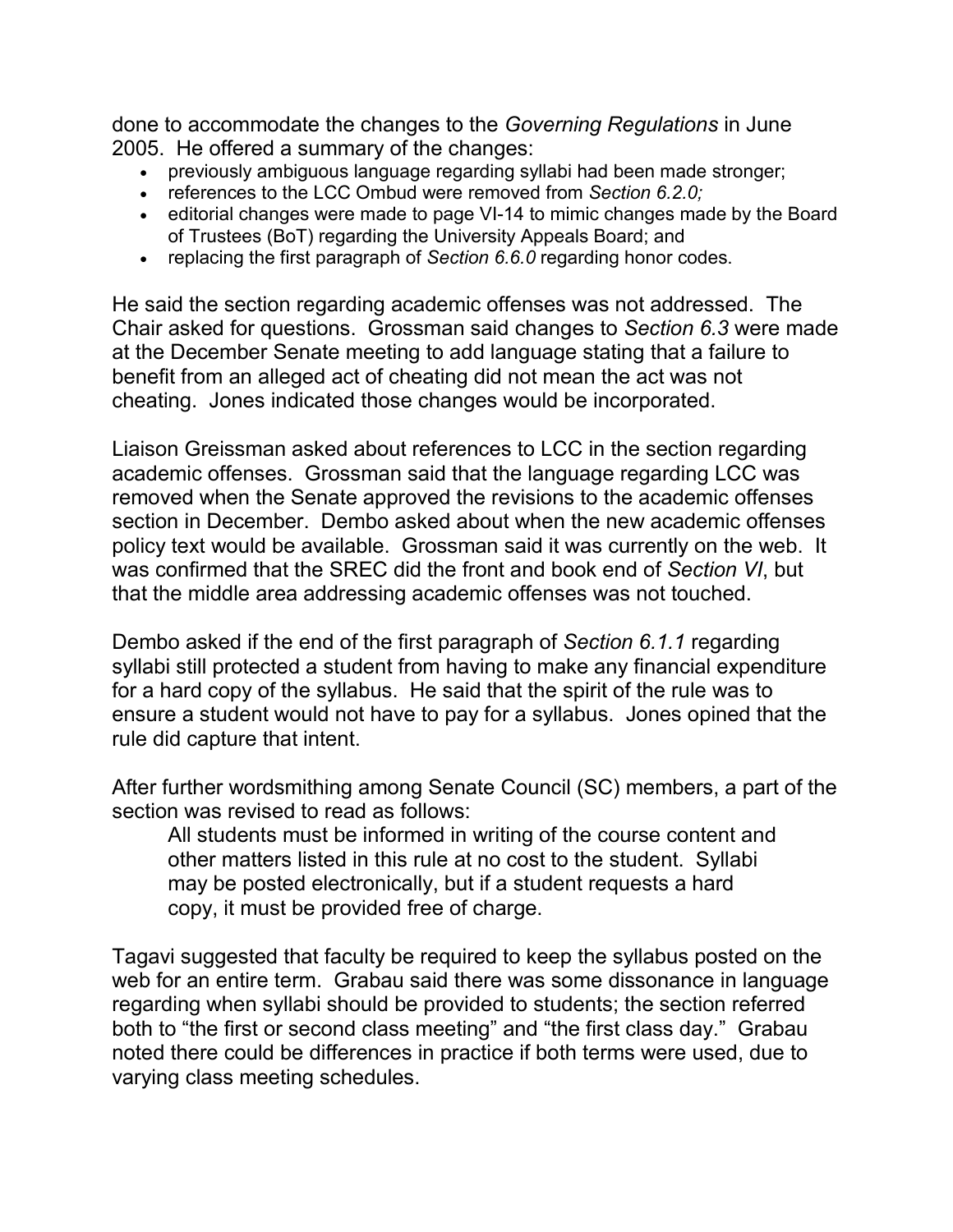Discussion followed regarding the most appropriate phrase to use to indicate when the syllabus should be provided. It was decided that the preferred phrase to use was "first class meeting."

Tagavi asked about crossed out language in *Section 6.2.0* regarding the halftime nature of the Ombud position. Jones referred him to *Section 6.2.4.B*, where the half-time amount was noted. Tagavi requested that language in *Section 6.2.3* more clearly state that the position of chair would be an additional faculty member, not one of the two faculty members mentioned in *1)*.

Tagavi asked about the interpretations in *Section 6.5.2.4* that were moved to the end of the first paragraph. He wondered who would decide if the UAB was constituted in violation of the *Rule*. After brief discussion, it was agreed to add the following comma phrase at the end of the second to last sentence: ", in the opinion of the chair of the University Appeals Board."

Grossman pointed out a missing "of" in the first sentence of *Section 6.5.2*. In response to Greissman, Jones stated that the language being discussed was not language that dovetails with that of the *GRs*.

In response to Lesnaw, the Chair explained that members would be voting on the "bookends" of *Section VI* – the unrevised sections were the rules regarding academic offenses and that section was approved by the Senate in December 2005. The changes to *Section VI* would be brought before the Senate in Fall 2006.

There being no further discussion on the agenda item, a **vote** was taken to approve the revised *Section VI*, including the revisions added during the meeting. The **motion** passed unanimously with a show of hands. The Chair thanked the SREC and Jones for their hard work.

3. Completer Degrees – [Guests Jim Applegate and Nicole McDonald, CPE](http://www.uky.edu/USC/New/SCAgendas/20060417/Completer%20Degrees.pdf) The Chair welcomed guests Jim Applegate and Nicole McDonald from the Council on Postsecondary Education. The Chair stated that he and the entire Senate Council had been kept apprised of the situation through communications with Interim Provost Smith, who had addressed the Senate Council recently on the issue. The Chair noted that Senate Council and Senate processes were unique among other public institutions in the Commonwealth in terms of faculty responsibility for curricular proposals, and added the invitation to meet with the SC was for the opportunity to learn more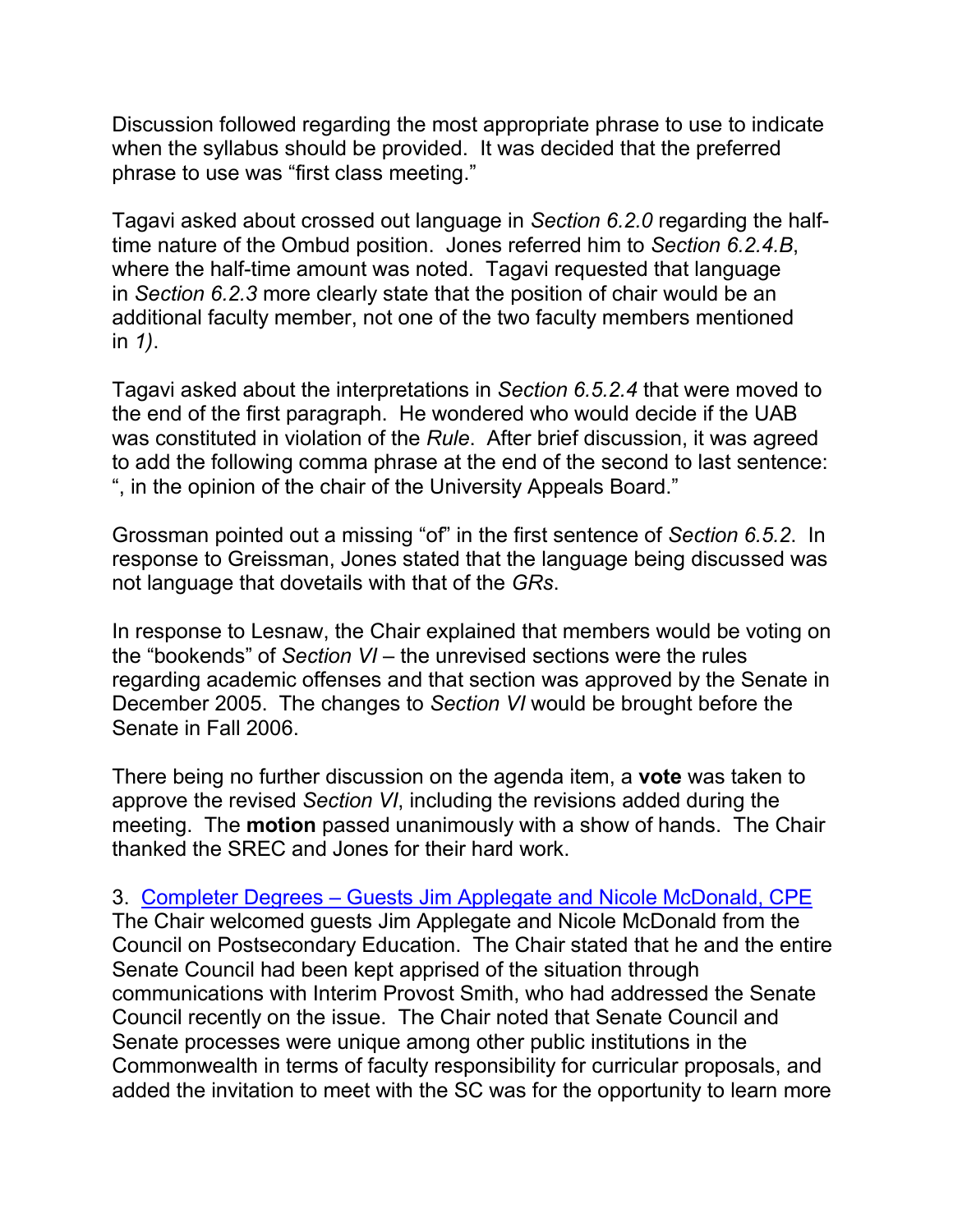about the underlying rationale and expectations the CPE had with regard to completer degrees (cd).

Guest McDonald distributed [handouts](http://www.uky.edu/USC/New/SCAgendas/20060417/Completer%20Degree%20Handout.pdf) she had brought. Individuals present introduced themselves.

Guest Applegate introduced McDonald as the person responsible for transfer issues and said completer degrees (cd) were a small piece of a larger picture. He prefaced his overview of the handout by stating the cd needed to be in effect to help accomplish the goals of House Bill 1 (HB1). Applegate proceeded to offer comments on the PowerPoint presentation in the handout, concentrating on the numbers of baccalaureate degrees needing to be awarded by 2020 to comply with HB1.

Grabau asked if the statistics quoted by Applegate were reasonable in comparison with UK's enrollment and graduation goals in the Top 20 Business Plan. Applegate affirmed that there were, saying that some things will have to be done differently in order to meet the goals. He said associate degree students were obvious targets of the push for increased numbers of baccalaureate degree holders. Applegate said that the teaching and business areas were very popular in the 2+2 degrees, in which a student completes an applied associate degree (aad) in an applied field (education or business) in the Kentucky Community and Technical College System (KCTCS) and then transfers to a four-year institution in the state, with all aad credits transferring. His primary concern was the creation of a cd at UK in which transferring students could complete their bachelor's degree in approximately the same (combined KCTCS plus UK) time as internal four-year students at UK. Applegate offered examples from the handout of how other institutions have more or less met the cd criteria.

Applegate stated that in the Bluegrass District of KCTCS (Fayette and surrounding counties), there were approximately 2,000 students with aad who could benefit from a cd. He noted that UK was the only state institution without a cd program. He compared a cd to an inverted baccalaureate degree – the student would be completing technical work first, and then the general education component afterwards. Applegate stated he wanted to be perfectly clear that he was not proposing the creation of a second-rate bachelor's degree. He said any cd program at UK would not be hard to market for students wanting to take advantage of it.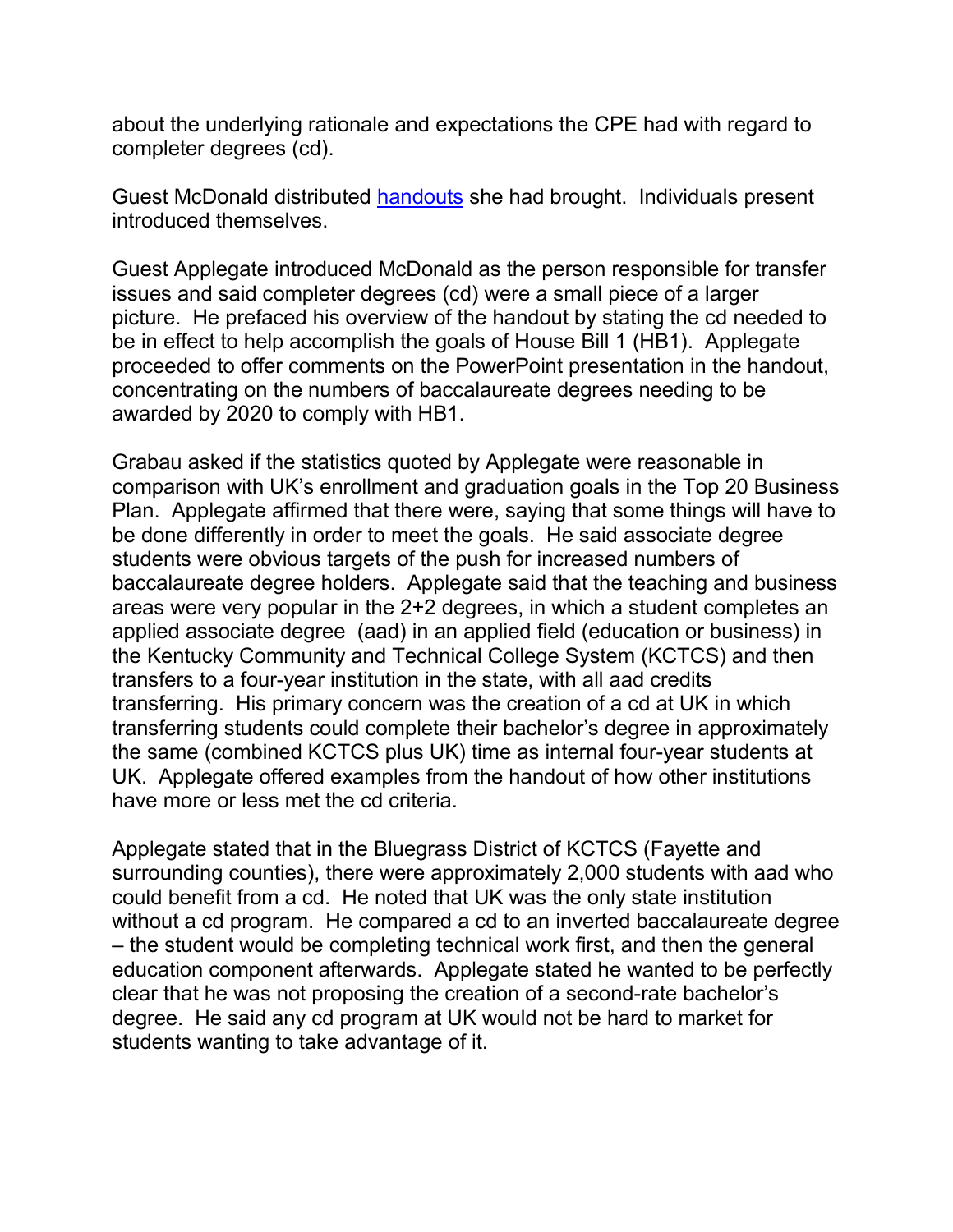Grabau mentioned a former Bachelor of General Studies (BGS) offered through the College of Arts & Sciences (A&S) many years ago. He said he knew some students would be delighted to sign up for a cd program that would ignore the rigors of a traditional UKbachelor's degree. He wondered if a disservice would be done to students by not pushing them to do their best. He asked what contingencies would be in place to ensure the good done for some cohorts would not be undone by a cd. Applegate said that a cd program could be limited to those transferring from KCTCS, and that he hoped a cd program would be rigorous for the incoming students who had previously demonstrated their educational abilities at KCTCS. He added that the quality of KCTCS students was higher than community college students in other states.

Thelin asked if the CPE had included Kentucky's independent colleges in the forecasting numbers. Applegate replied that meetings had been held with independent colleges and they were being asked to increase their degree completions overall by 52%, but added that the CPE did not have the responsibility of regulating them. Tagavi expressed confusion with the CPE's assertion that a cd could be completed with no more hours than regularly required for a traditional bachelor's degree, if a bachelor's degree required 120 credit hours but a cd student would be transferring 70-some hours. That would leave only 50-some hours for UK coursework. Applegate said that some universities required 128 hours for a bachelor's degree and that the numbers were approximate. He said that NorthernKentucky University cd program required a few additional hours, but that the cd at NKU would still cut back on required hours for a student to complete. He added he would not quibble over an additional six or nine credit hours, and would try to be as flexible as possible. Tagavi asked if "close" was acceptable. Applegate responded that if UK were to create a well-conceived, well-structured cd program, the CPE would work with UK. If UK thinks only 60-some credits could be transferred, as opposed to the 70-some earned, it would simply be necessary for students to be advised of this. Tagavi asked about a cd program requiring 135 credit hours, in which a student could transfer 60 credit hours, and fulfill the remaining 75 credit hour requirements at UK. Applegate preferred to avoid discussing specific credit-hour computations, expressing hope that UK could create a credible program for students, especially in the aad programs.

Grossman stated the goals of a cd program were laudable, but noted that all curricular proposals at UK began with a proposal from a faculty member or academic unit. He said that addressing the Provost or even the Senate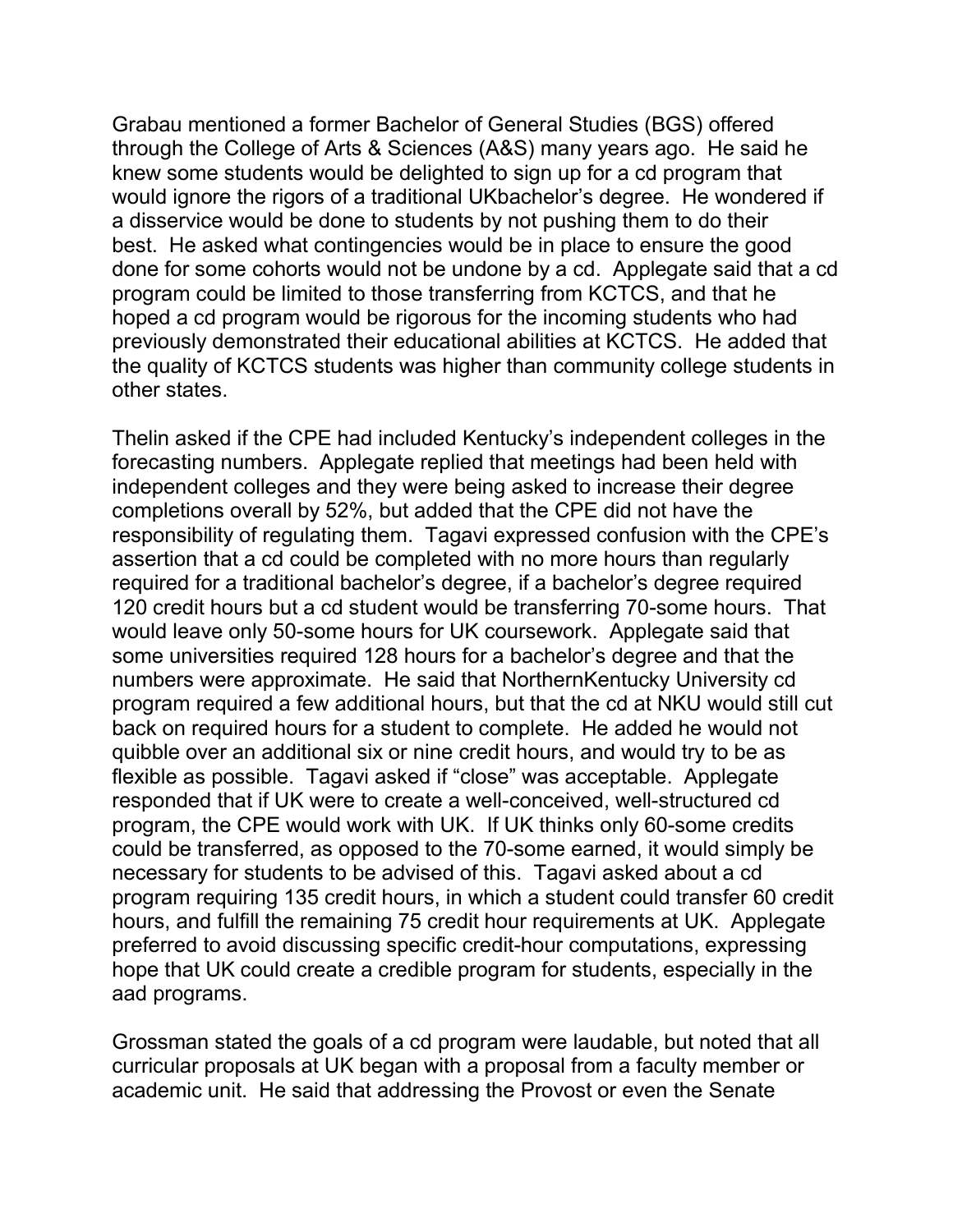Council was not the appropriate way to go about creating a new degree program. He suggested Applegate work with faculty in a designated area to start the process. He also expressed concern with the general nature of all the degrees referenced by Applegate in the handout. He said that merely increasing the number of bachelor's degrees was simply designating the bachelor's degree as a totem, but that there was no indication that a bachelor's degree signaled increased learning. He stated the statistics pointing to increased health and wealth among bachelor's degree holders was contingent upon the knowledge gained in the learning process, not the physical granting of a degree. Worrying about increasing the number of bachelor's degree holders before addressing curriculum issues was putting the cart before the horse.

Applegate said that Murray State University and Northern both had programs of substance; the intent was not to absolve the institution of offering a quality degree. He said the CPE wanted to see a degree program created by faculty. Applegate said that state law required certain transfers be accepted by all state institutions, but added that current practice was such that not every institution would accept all 60 hours that were mandated – some only accepted 48. Tagavi expressed concern with the implicit understanding that UK would be forced to accept any 60 transferred credit hours. Applegate clarified that the only transferring credit hours would be those in the degree program. Applegate said that 60 credit hours would have to be accepted to accommodate the spirit of the law and that of a cd program. Grossman spoke to the concern of specific work and programs and equivalencies; he expressed the same concerns as Tagavi regarding the "any" 60 hours being transferred.

Lesnaw said she shared Grossman and Tagavi's concerns regarding the value of a cd. She said it was not meaningful to say everyone needed a bachelor's degree and preferred an emphasis on information. She thought the biggest problem with any cd program would be the lack of a general education (gen ed) component. Lesnaw said the added interdisciplinary component would be great if it helped someone, but wondered what that student's job goal would be. What could be contributed to the state would be more important than the number of diplomas issued. Applegate replied that transfer students in other states tended to cluster around the medical health and information technology fields, and that the cd would offer interdisciplinary skills to a student. In response to another question from Lesnaw, he said distance learning could be utilized in a cd program. He said the benefits of a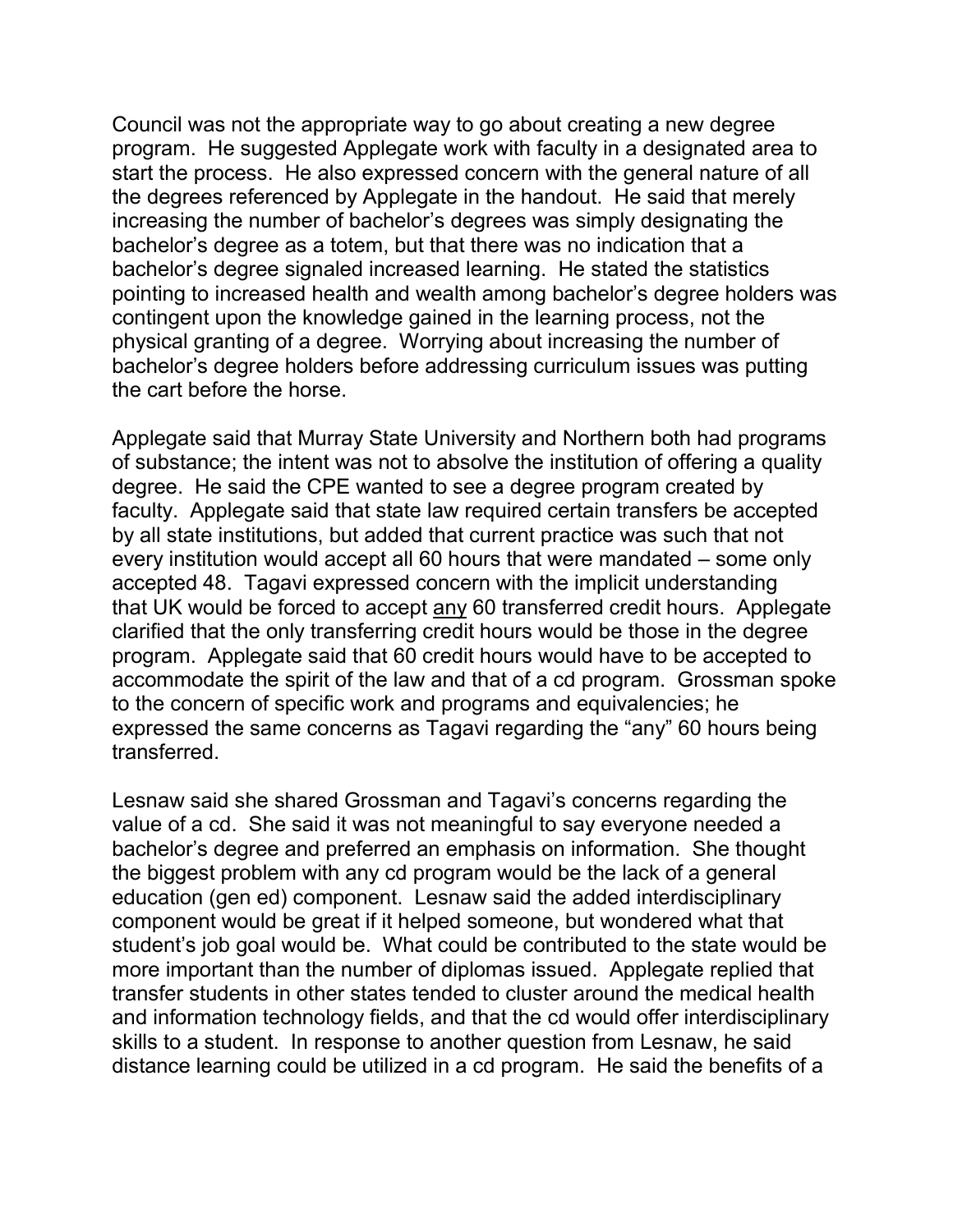baccalaureate degree went beyond the workplace to include a healthier person and life-long learning.

Grossman initiated a brief discussion on the difference between cd and 2+2 agreements by suggesting there be more emphasis on 2+2 agreements and less emphasis on UK developing a cd. Jones expressed a general unsettledness with the process. He referred to other degree agreements with the Bluegrass Community and Technical College (BCTC) in which BCTC worked with UK to ensure the courses involved in the program were academically appropriate. Jones stated that something similar should have happened with cd, but instead UK was being asked to create a degree program in a vacuum. Applegate responded that UK purposely was not offered a design for the program, so that UK could develop one to meet UK's standards. He added that the transferring students would not be intellectually inferior.

Tagavi stated his belief that most of the SC members agree that "many" students had and would demonstrate their academic abilities. His concern was that of the "any" students that UK would be required to admit. He noted that UK would have no oversight of the level and quality of coursework the students would be transferring.

Applegate said that community college students nationally were passing licensure exams at levels nationally equal to or exceeding those of four-year students. Thelin took exception to the assumption that performance on licensure and certification exams was illustrative of anything more than licensure and certification preparedness. Applegate was concerned that there was an assumption that students at KCTCS were questionably prepared, academically speaking. SC members did not agree with that statement, stating there was great concern about accepting "any" credit hours.

Greissman said that it was important for a student to receive a degree that contains sufficient academic merit. He offered numbers regarding what a program normally requires, including UK's admissions and graduation requirements. He said that by the time all those items were taken into consideration, a student would need to take an approximately 70 additional hours to meet UK's gen ed and graduation requirements. Applegate responded that Greissman had correctly computed the credit hour requirements, but that the hope was that UK could create a program in which a transferring cd student would not have to take that many courses. Greissman said that if the number of courses required were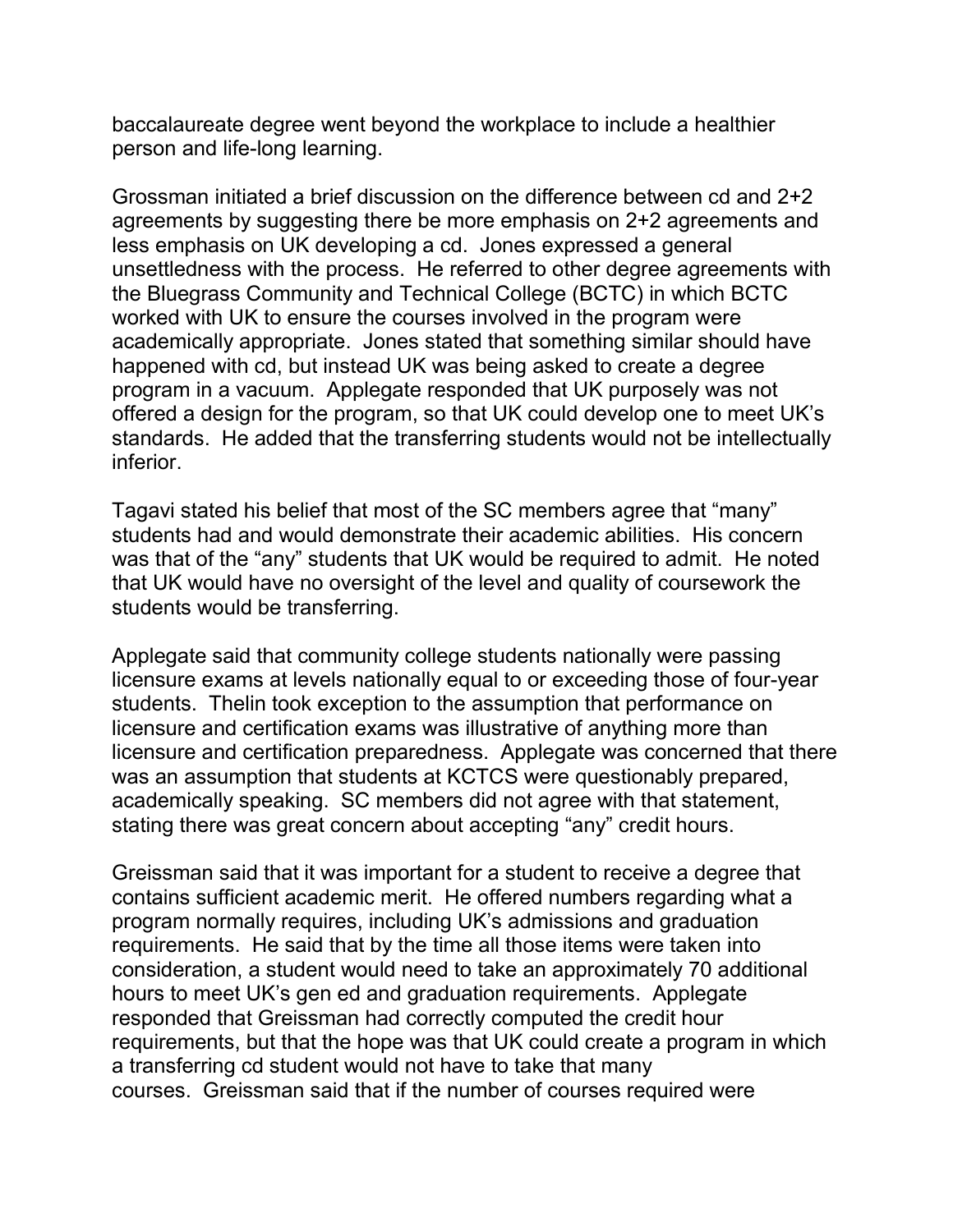lessened, it would be difficult to conclude that the cd student received the same quality bachelor's degree as a student who had begun and finished their coursework at UK. In response to Applegate's suggestion that UK create a different type of degree program, Greissman asked how that was supposed to occur. Applegate replied that perhaps a portfolio could be used to demonstrate that a student had fulfilled, for example, a cross-cultural requirement by having lived for a period of years in a foreign country. He spoke to the different needs of a student desiring a cd.

Guest Interim Provost Smith stated a student who had fulfilled requirements for an associate's degree had chosen a different path than that of a student completing a bachelor's degree. He said the idea that a student was entitled to a four-year degree by virtue of completing an aad was akin to Smith feeling eligible to be an electrician due to completing eight years of college. Smith stated the CPE was trying to make the state institutions the same, but said that there were differences between UK and other state institutions. He said he was unaware of any major at UK that would allow 60 hours of electives to count toward a degree in the manner that a cd would transfer credit.

Applegate stated that he found it hard to believe that there was no creative way for UK to offer a cd, since all the other state institutions had found a way to do so. He reiterated that there were approximately 2,000 students in the Bluegrass District who had received an aad in the past three years, who could take advantage of a cd. He again stated his hope that UK would not be the only institution not to create a cd.

The Chair said that the discussion did not stem from intellectual arrogance, but that the debate turned on the issue of difference. He said Applegate made a compelling opportunistic case in that aad students lived in the Bluegrass District and would likely come if UKoffered the cd, but emphasized Grossman and Lesnaw's concerns about what a student would do with a bachelor's degree. He offered a brief summary of the rigors that a new program undergoes when it is reviewed by the University Senate's instrumentalities, and the strong sense that it came from faculty. He said part of the issue was the peculiarity of UK and the faculty's sense of the UK's mission. He said it was possible to create an inverted bachelor's degree that emphasized the gen ed component once the student was at UK, and that it could enhance the lives of students with strong technical backgrounds. However, he cautioned, there would be pitched resistance in many faculty quarters regarding who would be teaching these courses.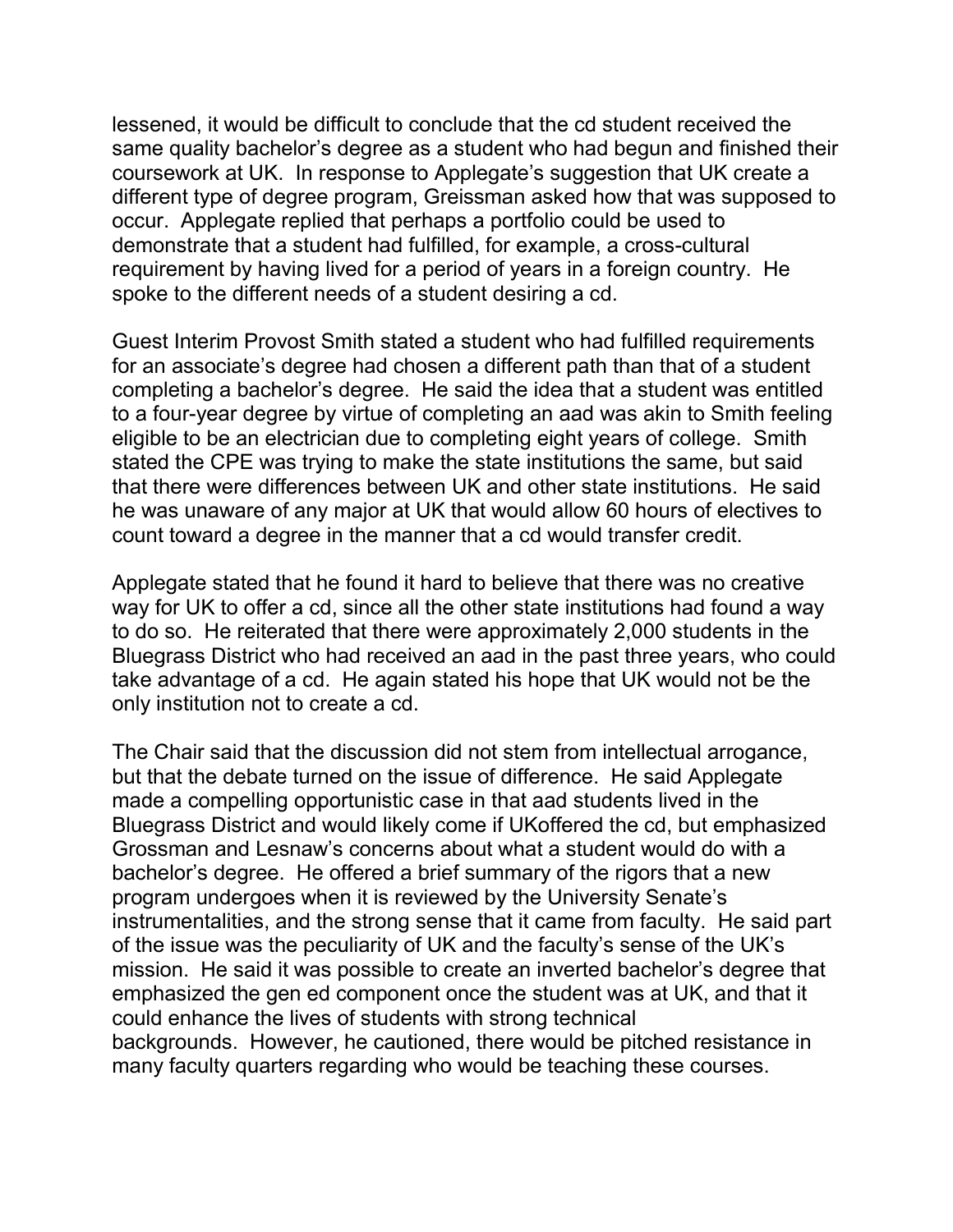The Chair stated that one of the virtues of a bottom-up approach was that it would be faculty driven, and would flow from identification of an emerging area in which a societal need was identified. He said part of the negativity surrounding the cd discussion stemmed from the failed BGS in A&S, saying that there was no particular interest currently in A&S to resurrect that sort of program. He went on to say that with regard to the civil engineering technology curriculum, there were many, many courses in the aad program that would not be acceptable for a civil engineering program at UK, citing the lack of a math or calculus requirement in KCTCS, among other issues. He openly wondered who would make the decision to decide what courses were essential to include or offer for a cd.

Applegate said a cd would satisfy a silent need, and that there was no intent to subvert quality – individuals receiving a cd would benefit themselves, and it would be a benefit to the Commonwealth. Lesnaw said it seemed the problem was that a square peg was being driven into a round hole; she suggested the creation of a cd designed for a quality, twenty-first century general education, to be offered by something similar to Murray State's University of the Mountains. Students could be permitted to take designated courses at any Kentucky institution offering such courses. The Chair reminded SC members that it was fifteen minutes past the normal adjournment time.

Jones asked if state law required a completer-type degree; he asked for confirmation that the CPE was the body regulating the number of credit hours that had to be approved upon transfer. Applegate said he thought the 1996 law mandated the number of credit hours. Jones said the only reference to 60 hours that he could find came from the CPE.

Grossman asked about his previous question regarding whether or not it would be acceptable to create a degree that targeted only certain associate degrees. He acknowledged that the technical knowledge of transferring cd students could be equal to that of graduates, but came back to the question of many versus any. He said a meeting could be arranged with KCTCS faculty to find out what was being offered so that a curriculum could be developed that would complement the totality of a bachelor's degree, similar to that of a 2+2 program. Grossman stated there was a benefit in knowing what a student had been taking. Not every credit would transfer, but a review could be done program by program to ascertain which programs could accommodate a cd, and that other programs simply would not a cd. McDonald said that a 2+2 was a wonderful option for those with a well-